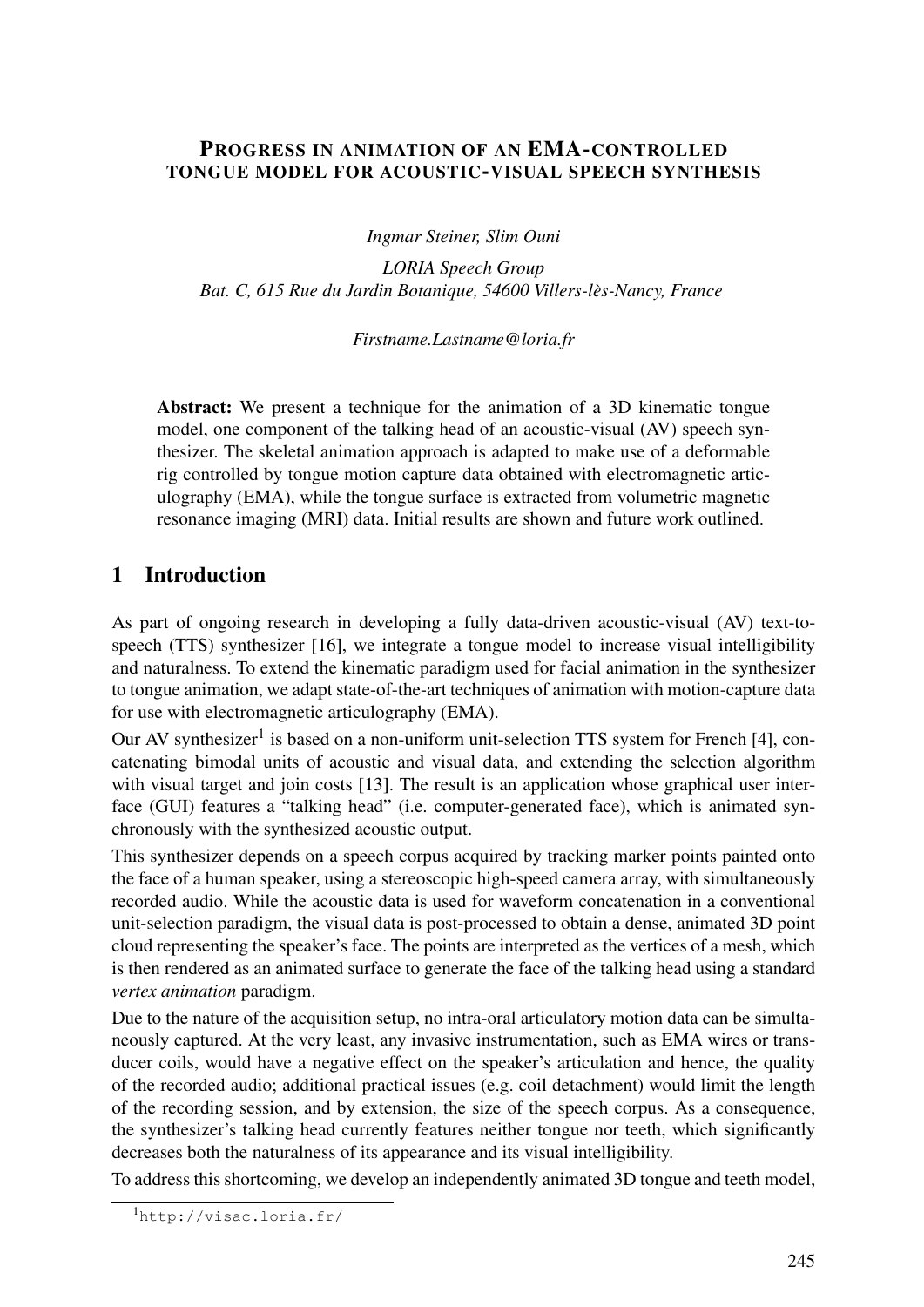which will be integrated into the talking head and eventually controlled by interfacing directly with the TTS synthesizer.

# 2 EMA-based tongue model animation

To maintain the data-driven paradigm of the AV synthesizer, the tongue model<sup>[2](#page-1-0)</sup> consists of a geometric mesh rendered in the GUI along with (or rather, "behind") the face. Since the primary purpose of the tongue model is to improve the *visual* aspects of the synthesizer and it has no influence on the acoustics, there is no requirement for a complex tongue model to calculate the vocal tract transfer function, etc. Therefore, in contrast to previous work [e.g. [5,](#page-6-2) [6,](#page-6-3) [8,](#page-6-4) [10,](#page-6-5) [14,](#page-7-1) [17\]](#page-7-2), most of which attempts to predict tongue shape and/or motion by simulating the dynamics in one form or another, we must merely generate realistic tongue *kinematics*, without having to model the anatomical structure of the human tongue or satisfy physical or biomechanical constraints.

This scenario allows us to make use of standard animation techniques using motion capture data. Specifically, we apply electromagnetic articulography (EMA) using a Carstens AG500<sup>[3](#page-1-1)</sup> to obtain high-speed (200Hz), 3D motion capture data of the tongue during speech [\[7\]](#page-6-6).

While other modalities might be used to acquire the shape of the tongue while speaking, their respective drawbacks make them ill-suited to our needs. For example, ultrasound tongue imaging tends to require extensive processing to track the mid-sagittal tongue contour and does not usually capture the tongue tip, while real-time magnetic resonance imaging (MRI) has a very low temporal resolution, and is currently possible only in a single slice.<sup>[4](#page-1-2)</sup>

## 2.1 Tongue motion capture

Conventional motion capture modalities (as widely used e.g. in the animation industry) normally employ a camera array to track optical markers attached to the face or body of a human actor, producing data in the form of a 3D point cloud sampled over time. For facial animation, these points (given sufficient density) can be directly used as vertices of a mesh representing the surface of the face; this is the vertex animation approach taken in the AV synthesizer (see [above\)](#page-0-1).

For articulated body animation, however, the 3D points are normally used as transformation targets for the rigid bones of a hierarchically structured (usually humanoid) skeleton model. Much like the strings controlling a marionette, the skeletal transformations are then applied to a virtual character by deforming its geometric mesh accordingly, a widely used technique known as *skeletal animation*.

Since current EMA technology allows the tracking of no more than 12 transducer coils (usually significantly fewer on the tongue), the resulting data is too sparse for vertex animation of the tongue surface. For this reason, we adopt a skeletal animation approach, but without enforcing a rigid structure, since the human tongue contains no bones and is extremely deformable. This issue is addressed [below.](#page-2-0)

One advantage of EMA lies in the fact that the data produced is a set of 3D *vectors*, not points, as the AG500 tracks the orientation, as well as position, of each transducer coil. Thus, the rotational information supplements, and compensates to some degree for the sparseness of,

<span id="page-1-0"></span><sup>2</sup>For reasons of brevity, in the remainder of this paper, we will refer only to a *tongue* model, but it should be noted that that such a model can easily encompass upper and lower teeth in addition to the tongue.

<span id="page-1-2"></span><span id="page-1-1"></span><sup>3</sup>Carstens Medizinelektronik GmbH, <http://www.articulograph.de/>

<sup>&</sup>lt;sup>4</sup>3D cine-MRI of the vocal tract [\[15\]](#page-7-3), while possible, is far from realistic for the compilation of a full speech corpus sufficient for TTS.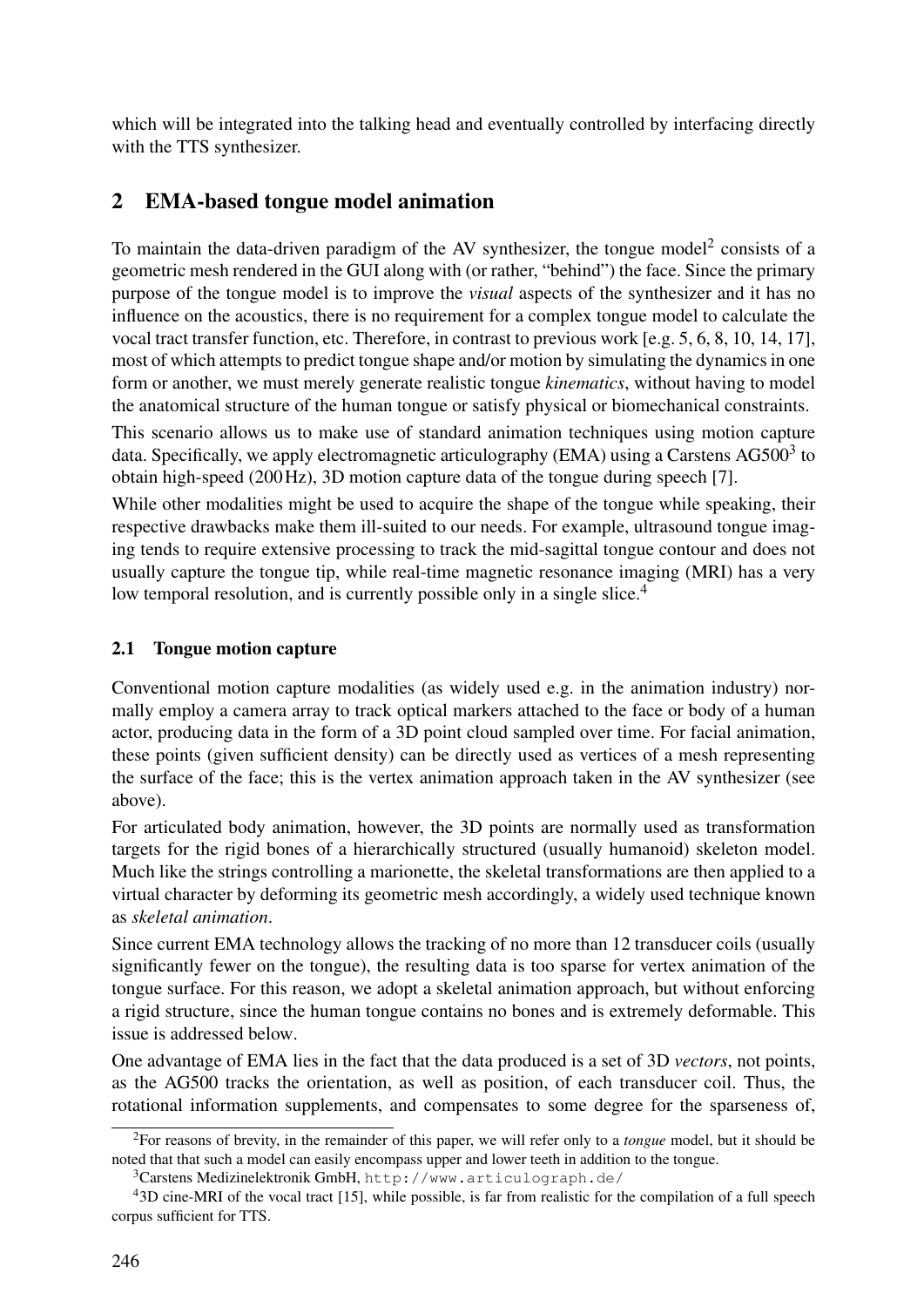<span id="page-2-1"></span>

Figure 1 – Coil layout for EMA test corpus



Figure 2 – Perspective view of EMA coils rendered as primitive cones to visualize their orientation

the positional data. Technically, this corresponds to motion capture approaches such as [\[11\]](#page-6-7), although the geometry is of course quite different for the tongue than for a humanoid skeleton.

As a small EMA test corpus, we recorded one speaker using the AG500, with the following measurement coil layout: tongue tip center, tongue blade left/right, tongue mid center/left/right, tongue back center, lower incisor, upper lip (reference coils on bridge of nose and behind each ear). The exact arrangement can be seen in [Figure 1.](#page-2-1) The speech material comprises sustained vowels in the set  $[i, y, u, e, \emptyset, o, a, a]$ , repetitive CV syllables permuting these vowels with the consonants in the set  $[p, t, k, m, n, n, f, \theta, s, f, c, x, l, t]$ , as well as 10 normal sentences in German and English, respectively. A 3D palate trace was also obtained.

We imported the raw EMA data as keyframes into the animation component of a fully-featured, open-source, 3D modeling and animation software suite,<sup>[5](#page-2-2)</sup> using a custom plugin. Unlike point cloud based motion capture data contained in industry standard formats such as C3D [\[12\]](#page-6-8), this allows us to directly import the rotational data as well. As an example of the result, one frame is displayed in [Figure 2.](#page-2-1) Within each frame of the animation, the EMA coil objects can provide the transformation targets for an arbitrary skeleton.

Once the motion capture data has been imported into the 3D software, it can be segmented into distinct actions for use and re-use in non-linear animation (NLA). This allows us to manipulate and concatenate any number of frame sequences as atomic actions, and to synthesize new animations from them, using e.g. the 3D software's NLA editor (which, for these purposes, is conceptually similar to a gestural score in articulatory phonology [\[3\]](#page-6-9)).

## <span id="page-2-0"></span>2.2 Tongue model animation

In order to use the tongue motion capture data to control a tongue model using skeletal animation, we design a simple skeleton as a rig for the tongue mesh. This rig consists of a central "spine", and two branches to allow (potentially asymmetric) lateral movement, such as grooving. Once again, it must be pointed out that this rig is unrelated to real tongue anatomy, although

<span id="page-2-2"></span><sup>5</sup>Blender v2.5, <http://www.blender.org/>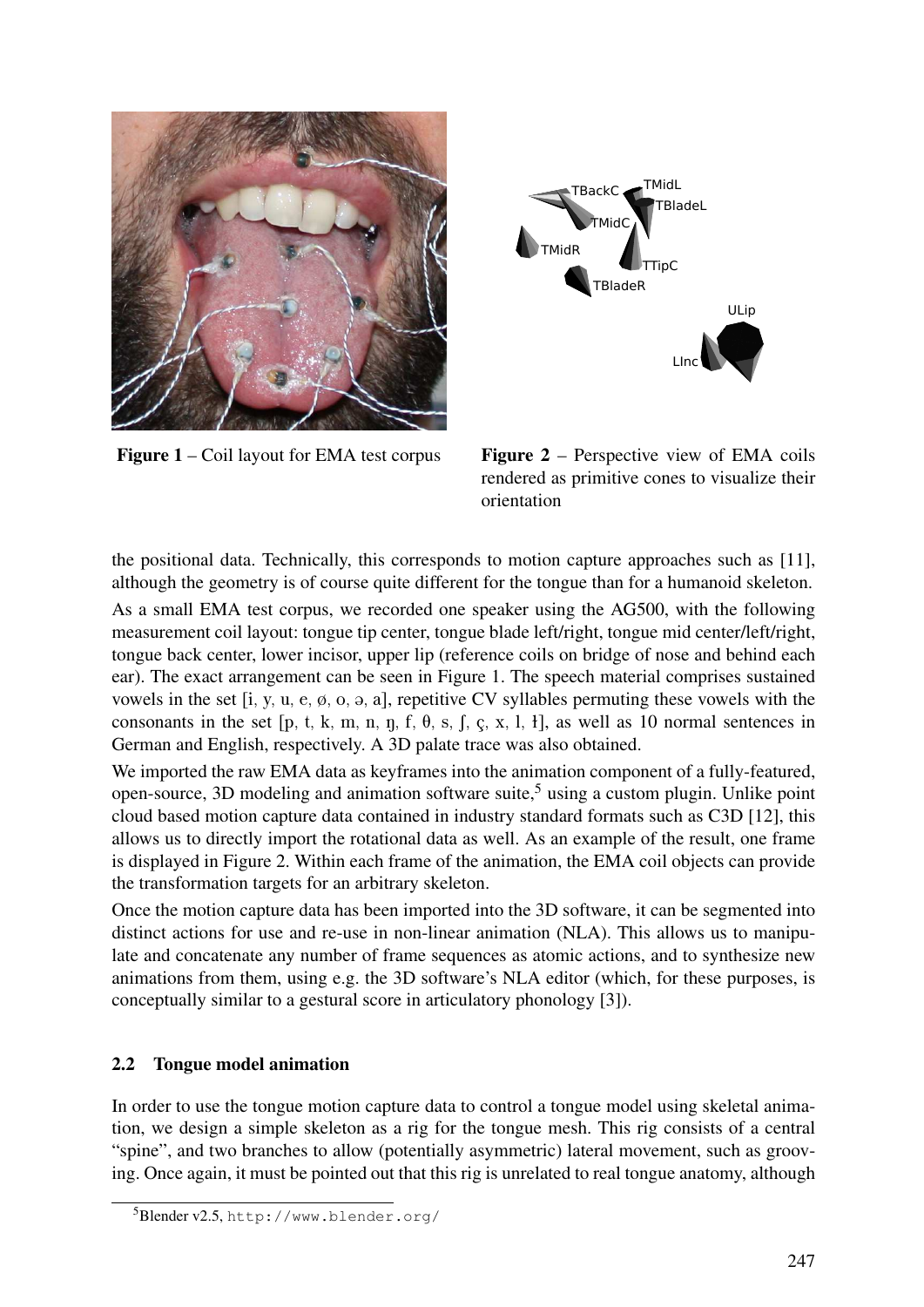<span id="page-3-3"></span><span id="page-3-0"></span>

#### $\tilde{\mathcal{L}}$

(a) Perspective view of EMA coils (rendered as cones) and deformable skeletal rig in bind pose ([a] vowel). Tongue tip at center, oriented towards left; upper lip and lower incisor coils are visible further left. Adaptation struts (IK targets, cf. text) are shown as thin rods connecting coils and B-bones



### $\vec{\lambda}$

(b) Like [3a,](#page-3-0) but deformed according to [t] target pose



### <span id="page-3-1"></span> $\tilde{\mathcal{L}}$

(c) Like [3a,](#page-3-0) but with the tongue mesh bound to the rig. Its surface is color-shaded with a heat map visualizing the influence of the tongue-tip B-bone on the mesh vertices (red=full; blue=none)





(d) Like [3c,](#page-3-1) but deformed according to [t] target pose



<span id="page-3-2"></span>工 (e) Like [3c,](#page-3-1) but showing only the tongue surface mesh, with the tip at center, oriented left



(f) Like [3e,](#page-3-2) but deformed according to [t] target pose

Figure 3 – Tongue model in initial and final frame of one [at] cycle in the EMA test corpus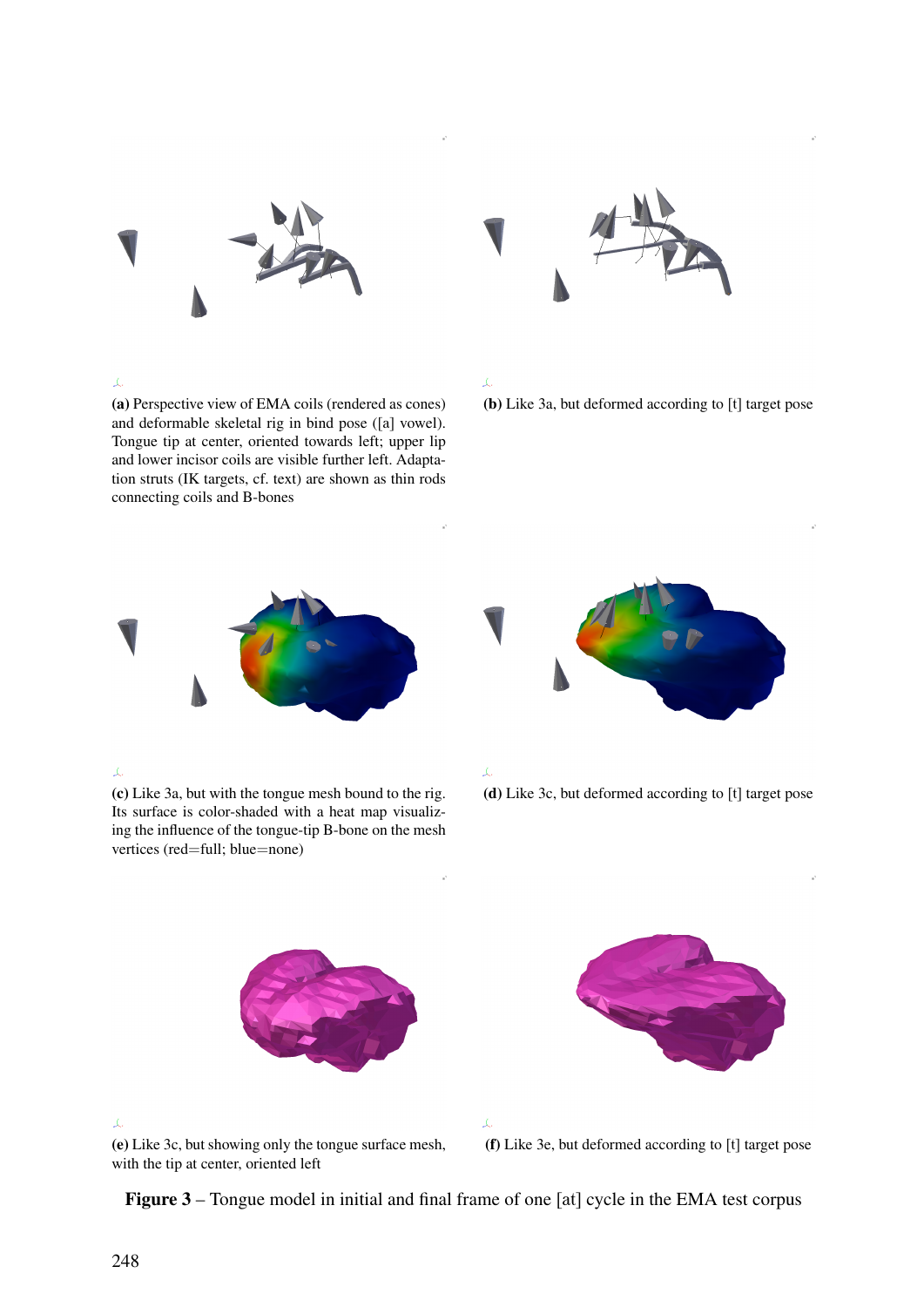it could be argued that e.g. the spine corresponds roughly to the superior and inferior longitudinal muscles.

Of course, a skeleton of rigid bones is inadequate to mimic the flexibility of a real tongue. Our solution is to construct the rig using *deformable* bones, so-called bézier bones (B-bones), which can bend, twist, and stretch as required, governed by a set of constraining parameters.

The tongue model should be able to move independently of any specific EMA coil layout, since after all, the motion capture data represents *observations* of tongue movements based on hidden dynamics. For this reason, and to maintain as much modularity and flexibility as possible in the design, the animation rig is not directly connected to the EMA coils in the motion capture data. Instead, we introduce an *adaptation layer* in the form of "struts", each of which is connected to one coil, while the other end serves as a target for the rig's B-bones. These struts can be adapted to any given EMA coil layout or rig structure.

With the struts in place and constrained to the movements of the EMA coils, the rig can be animated by using *inverse kinematics (IK)* to determine the location, rotation, and deformation of each B-bone for any given frame. The IK are augmented by volume constraints, which inhibit potential "bloating" of the rig during B-bone stretching.

The final component for tongue model animation is a mesh that represents the tongue surface, which is rendered in the GUI and deformed according to the skeletal animation. While this tongue mesh could be an arbitrary geometric structure, we use an isosurface extracted from a volumetric scan in a MRI speech corpus (from a different speaker; voxel size  $1.09 \text{ mm} \times$  $1.09 \text{ mm} \times 4 \text{ mm}$ ). The tongue in this scan was manually segmented using a graphics tablet and open-source medical imaging software.[6](#page-4-0)

The resulting tongue mesh was manually registered to the EMA coil positions in a neutral *bind pose*. The skeletal rig was then embedded, and vertex groups in the tongue mesh assigned automatically to each B-bone. As the motion capture data animates the rig using IK, the tongue mesh is deformed accordingly, approximately following the EMA coils. [Figure 3](#page-3-3) displays the initial and final frame in one cycle of repetitive [ta] articulation in the EMA test corpus. In an informal evaluation, our technique appears to produce satisfactory results, and encourages us to pursue and refine this approach to tongue model animation.

# 3 Discussion and Outlook

We have presented a technique to animate a kinematic tongue model, based on volumetric vocal tract MRI data, using skeletal animation with a flexible rig, controlled by motion capture data acquired with EMA, and implemented with off-the-shelf, open-source software. While this approach appears promising, it is still under development, and there are various issues which must be addressed before the tongue model can be integrated into our AV TTS synthesizer as intended.

- Upper and lower teeth can be added to the model using the same data and animation technique, albeit with a conventional, rigid skeleton. These will then be rendered in the synthesizer's GUI along with the face and tongue.
- <span id="page-4-0"></span>• The tongue mesh used here is quite rough, and registration with the EMA data does not produce the best fit, owing to differences between the speakers' vocal tract geometries and articulatory target positions, quite possibly exacerbated by the effects of supine posture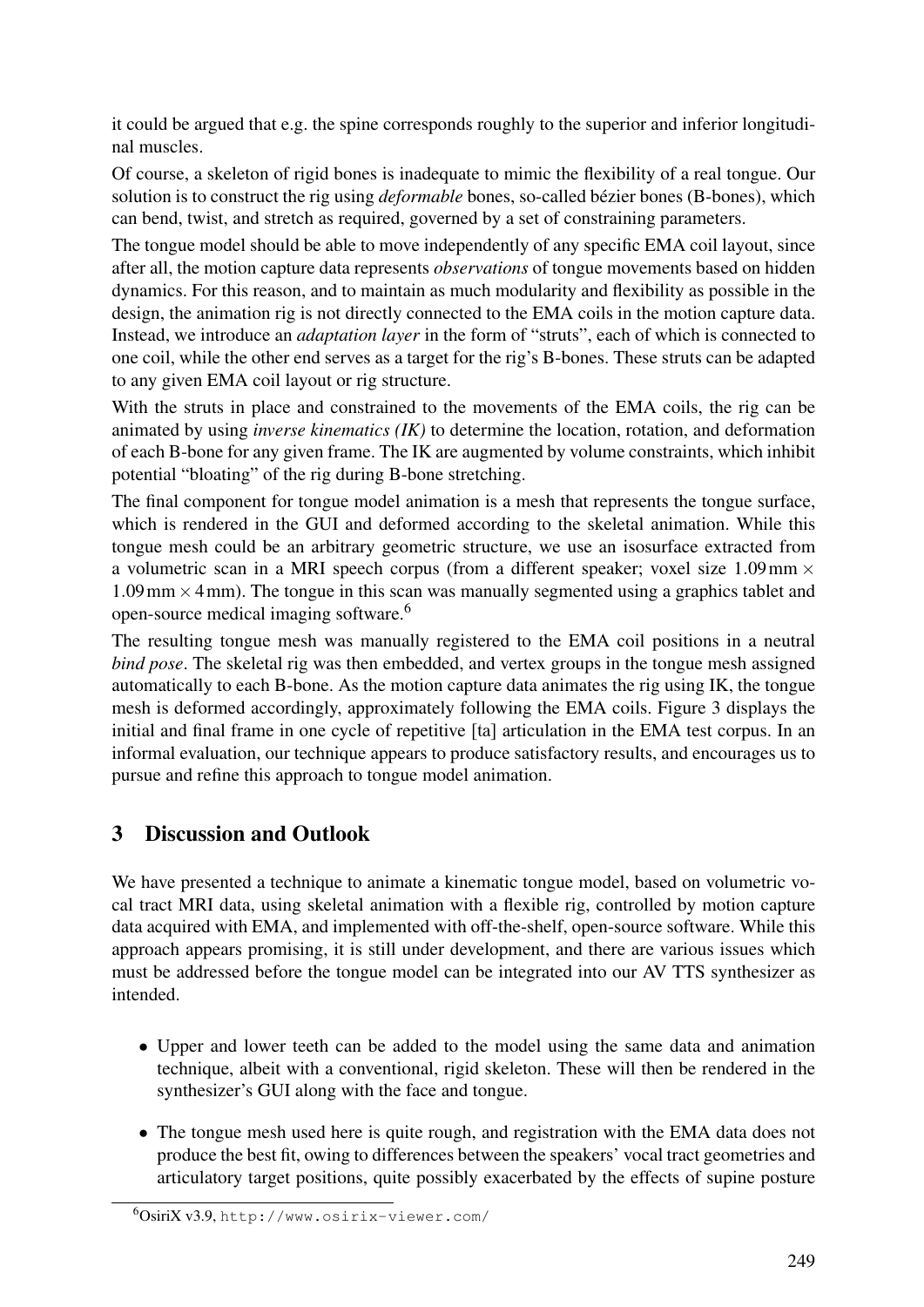during MRI scanning [e.g. [9\]](#page-6-10). A more suitable mesh might be obtained by scanning the tongue of the same speaker used for the EMA motion capture data, at a higher resolution.

- Registration of the tongue mesh into the 3D space of the tongue model should be performed in a partially or fully automatic way, using landmarks available in both MRI and EMA modalities [cf. [1\]](#page-6-11), such as the 3D palate trace and/or high-contrast markers at the positions of the reference coils.
- The reliability of EMA position and orientation data is sometimes unpredictable. This could be due to the algorithms used to process the raw amplitude data, faulty hardware, interference (even within the coil layout itself), or any combination of such factors. However, since any such errors are immediately visible in the animation of the tongue model by introducing implausible deformations, we are working on methods both to clean the EMA data itself, and to make the tongue model less susceptible to such outlier trajectory segments.
- To evaluate the performance of the animation technique, factors such as skin deformation and distance of EMA coils from the tongue model surface should be monitored. The structure of the skeletal rig can be independently refined, optimizing its ability to generate realistic tongue poses. Its embedding into the tongue mesh should preferably be performed using a robust automatic method [e.g. [2\]](#page-6-12).
- The 3D palate trace can be used to add a palate surface mesh to the tongue model. For both the palate and the teeth, the model could also be augmented with automatic collision detection by accessing the 3D software's integrated physics engine.<sup>[7](#page-5-0)</sup>

For an interactive application such as the AV synthesizer GUI, it is impractical to incur the performance overhead of an elaborate 3D rendering engine, especially when a non-trivial processing load is required for the bimodal unit-selection. Instead, we anticipate integrating the tongue model into the talking head using a more lightweight, real-time capable 3D game engine, which may even offload the visual computation to dedicated graphics hardware. The advantage of using keyframe-based, NLA actions is that they can be ported into such engines as animated 3D models, using common interchange formats.<sup>[8](#page-5-1)</sup> Although the skeletal rig could be accessed and manipulated directly, this "pre-packaging" of animation actions also avoids the complexity, or perhaps even unavailability, of advanced features such as B-bones or IK in those engines.

The final integration challenge is to interface the tongue model directly with the TTS system to synthesize the correct animation actions with appropriate timings. This task might be accomplished using a diphone synthesis style approach, or even action unit-selection, and will be addressed in the near future.

# Acknowledgments

We owe our thanks to Sébastien Demange for assistance during the recording of the EMA test corpus, and to Korin Richmond for providing the means to record the MRI data used here.

<span id="page-5-0"></span><sup>7</sup>Bullet physics library, <http://www.bulletphysics.com/>

<span id="page-5-1"></span> ${}^{8}$ For instance, COLLADA (<http://www.collada.org/>) or OGRE (<http://www.ogre3d.org/>)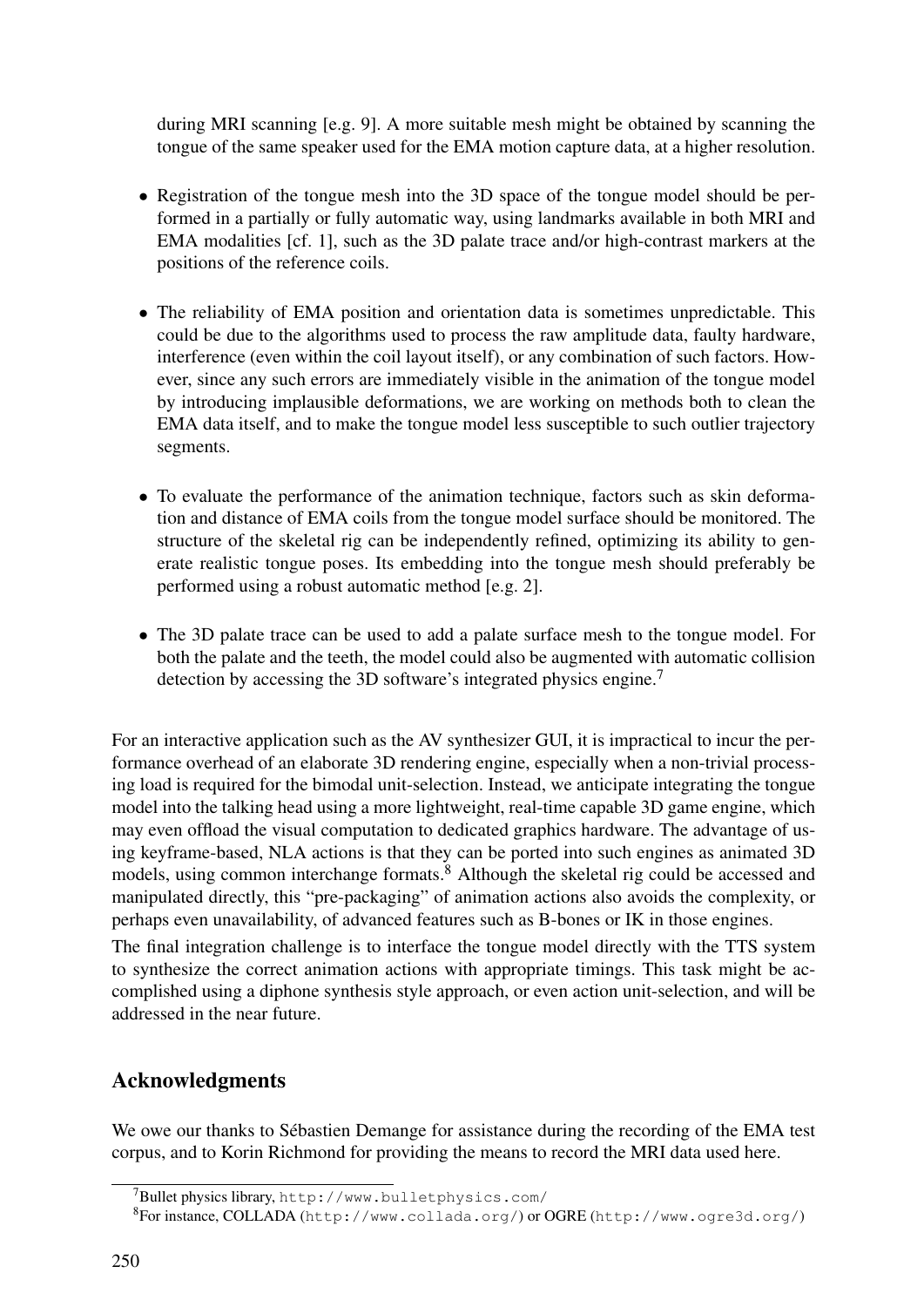## **References**

- <span id="page-6-11"></span>[1] ARON, M., A. TOUTIOS, M.-O. BERGER, E. KERRIEN, B. WROBEL-DAUTCOURT and Y. LAPRIE: *Registration of multimodal data for estimating the parameters of an articulatory model*. In *Proc. IEEE International Conference on Acoustics, Speech, and Signal Processing (ICASSP)*, pp. 4489–4492, Taipei, Taiwan, April 2009. IEEE.
- <span id="page-6-12"></span>[2] BARAN, I. and J. POPOVIC´: *Automatic rigging and animation of 3D characters*. In *Proc. 34th International Conference and Exhibition on Computer Graphics and Interactive Techniques (SIGGRAPH)*, San Diego, CA, USA, August 2007. ACM.
- <span id="page-6-9"></span>[3] BROWMAN, C. and L. GOLDSTEIN: *Articulatory Phonology: An overview*. Phonetica, 49(3-4):155–180, 1992.
- <span id="page-6-0"></span>[4] COLOTTE, V. and R. BEAUFORT: *Linguistic features weighting for a text-to-speech system without prosody model*. In *Proc. Interspeech*, pp. 2549–2552, Lisbon, Portugal, September 2005. ISCA.
- <span id="page-6-2"></span>[5] ENGWALL, O.: *Combining MRI, EMA & EPG measurements in a three-dimensional tongue model*. Speech Communication, 41(2-3):303–329, October 2003.
- <span id="page-6-3"></span>[6] GERARD, J.-M., P. PERRIER and Y. PAYAN: *3D biomechanical tongue modeling to study speech production*. In HARRINGTON, J. and M. TABAIN (eds.): *Speech Production: Models, Phonetic Processes, and Techniques*, chap. 10, pp. 149–164. Psychology Press, New York, NY, May 2006.
- <span id="page-6-6"></span>[7] KABURAGI, T., K. WAKAMIYA and M. HONDA: *Three-dimensional electromagnetic articulography: A measurement principle*. Journal of the Acoustical Society of America, 118(1):428–443, July 2005.
- <span id="page-6-4"></span>[8] KING, S. A. and R. E. PARENT: *Creating speech-synchronized animation*. IEEE Transactions on Visualization and Computer Graphics, 11(3):341–352, May/June 2005.
- <span id="page-6-10"></span>[9] KITAMURA, T., H. TAKEMOTO, K. HONDA, Y. SHIMADA, I. FUJIMOTO, Y. SYAKUDO, S. MASAKI, K. KURODA, N. OKU-UCHI and M. SENDA: *Difference in vocal tract shape between upright and supine postures: Observations by an open-type MRI scanner*. Acoustical Science and Technology, 26(5):465–468, 2005.
- <span id="page-6-5"></span>[10] LU, X. B., W. THORPE, K. FOSTER and P. HUNTER: *From experiments to articulatory motion – a three dimensional talking head model*. In *Proc. Interspeech*, pp. 64–67, Brighton, UK, September 2009. ISCA.
- <span id="page-6-7"></span>[11] MOLET, T., R. BOULIC and D. THALMANN: *Human motion capture driven by orientation measurements*. Presence: Teleoperators and Virtual Environments, 8(2):187–203, April 1999.
- <span id="page-6-8"></span>[12] MOTION LAB SYSTEMS: *The C3D File Format User Guide*. Baton Rouge, LA, USA, 2008.
- <span id="page-6-1"></span>[13] MUSTI, U., V. COLOTTE, A. TOUTIOS and S. OUNI: *Introducing visual target cost within an acoustic-visual unit-selection speech synthesizer*. In *Proc. 10th International Conference on Auditory-Visual Speech Processing (AVSP)*, Volterra, Italy, September 2011. ISCA.